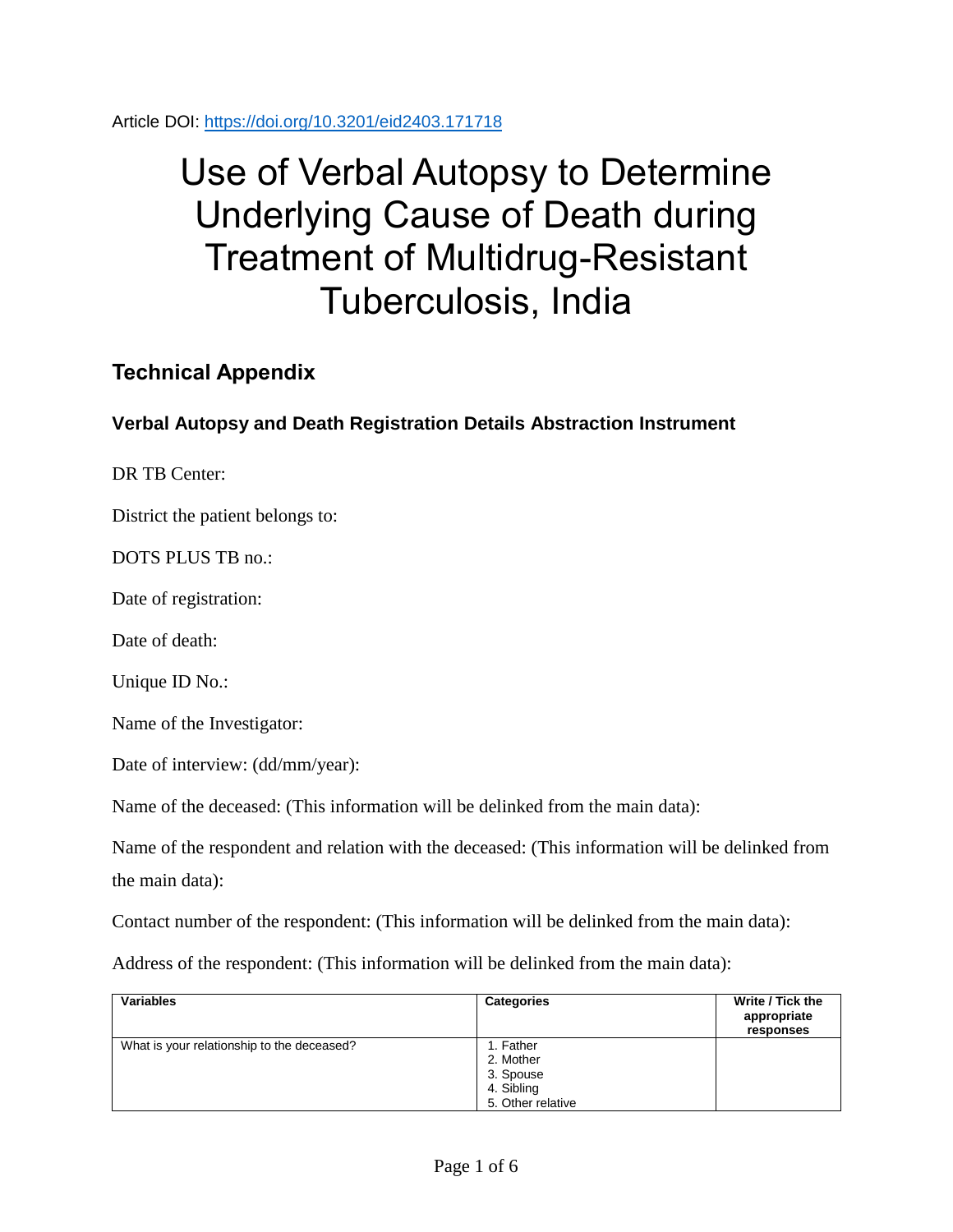| <b>Variables</b>                                                                                                    | <b>Categories</b>                          | Write / Tick the<br>appropriate<br>responses |
|---------------------------------------------------------------------------------------------------------------------|--------------------------------------------|----------------------------------------------|
|                                                                                                                     | (specify)                                  |                                              |
| Gender of the deceased                                                                                              | 6. No relation<br>1. Male                  |                                              |
|                                                                                                                     | 2. Female                                  |                                              |
| Age of the deceased at death                                                                                        | (Years) months                             |                                              |
| Did you live with the deceased in the period leading to her/his                                                     | 1. Yes                                     |                                              |
| death and for how long you were with the deceased??<br>When did s/he die? (dd/mm/yy)                                | 2. No                                      |                                              |
|                                                                                                                     |                                            |                                              |
| What was the site of death?                                                                                         | 1. Hospital                                |                                              |
|                                                                                                                     | 2. Other Health Facility<br>3. Home        |                                              |
|                                                                                                                     | 4. Other (Specify)                         |                                              |
|                                                                                                                     | 5. Don't Know                              |                                              |
| What was her/his occupation, that is, what kind of work did<br>s/he mainly                                          | <b>Mention</b>                             |                                              |
| do?<br>Type of ration card                                                                                          | APL/ BPL/ No card                          |                                              |
| <b>Context and History Of Previously Known Medical Conditions</b>                                                   |                                            |                                              |
| Was the patient taking tuberculosis treatment?                                                                      | Yes                                        |                                              |
|                                                                                                                     | <b>No</b>                                  |                                              |
|                                                                                                                     | Don't know                                 |                                              |
| For how long?                                                                                                       | Number of Days                             |                                              |
|                                                                                                                     | Weeks<br><b>Months</b>                     |                                              |
| From where the treatment was being taken?                                                                           | Specify which type of health care facility |                                              |
| Was malaria diagnosed?                                                                                              | Yes                                        |                                              |
|                                                                                                                     | No                                         |                                              |
|                                                                                                                     | Don't know                                 |                                              |
| Was high blood pressure diagnosed? (If yes specify duration in<br>months/ years)                                    | Yes<br><b>No</b>                           |                                              |
|                                                                                                                     | Don't know                                 |                                              |
| Was heart disease diagnosed? (If yes specify duration in                                                            | Yes                                        |                                              |
| months/ years)                                                                                                      | No                                         |                                              |
|                                                                                                                     | Don't know                                 |                                              |
| Was stroke diagnosed? (If yes specify duration in months/<br>years)                                                 | Yes<br>No                                  |                                              |
|                                                                                                                     | Don't know                                 |                                              |
| Was diabetes diagnosed? (If yes specify duration in months/                                                         | Yes                                        |                                              |
| years)                                                                                                              | No.                                        |                                              |
|                                                                                                                     | Don't know                                 |                                              |
| Was any type of cancer diagnosed?<br>(If yes, specify type and specify duration in months/ years)                   | Yes<br>No.                                 |                                              |
|                                                                                                                     | Don't know                                 |                                              |
| Was any mental illness diagnosed?                                                                                   | Yes                                        |                                              |
| (If yes, specify type and specify duration in months/years)                                                         | No                                         |                                              |
|                                                                                                                     | Don't know                                 |                                              |
| Was liver disease diagnosed? (If yes specify duration in<br>months/ years)                                          | Yes<br>No                                  |                                              |
|                                                                                                                     | Don't know                                 |                                              |
| Was kidney disease diagnosed? (If yes specify duration in                                                           | Yes                                        |                                              |
| months/ years)                                                                                                      | No                                         |                                              |
|                                                                                                                     | Don't know                                 |                                              |
| Was she pregnant? (This question is applicable only if the<br>deceased is female)                                   | Yes<br>No                                  |                                              |
|                                                                                                                     | Don't know                                 |                                              |
| Did he/she suffer from any injury or accident?                                                                      | Yes                                        |                                              |
|                                                                                                                     | No                                         |                                              |
|                                                                                                                     | Don't know                                 |                                              |
| If yes, what type of injury or accident was it?<br>If yes, was it severe enough to cause hospitalization or lead to | Explain it<br>Yes                          |                                              |
| death?                                                                                                              | No                                         |                                              |
|                                                                                                                     | Don't know                                 |                                              |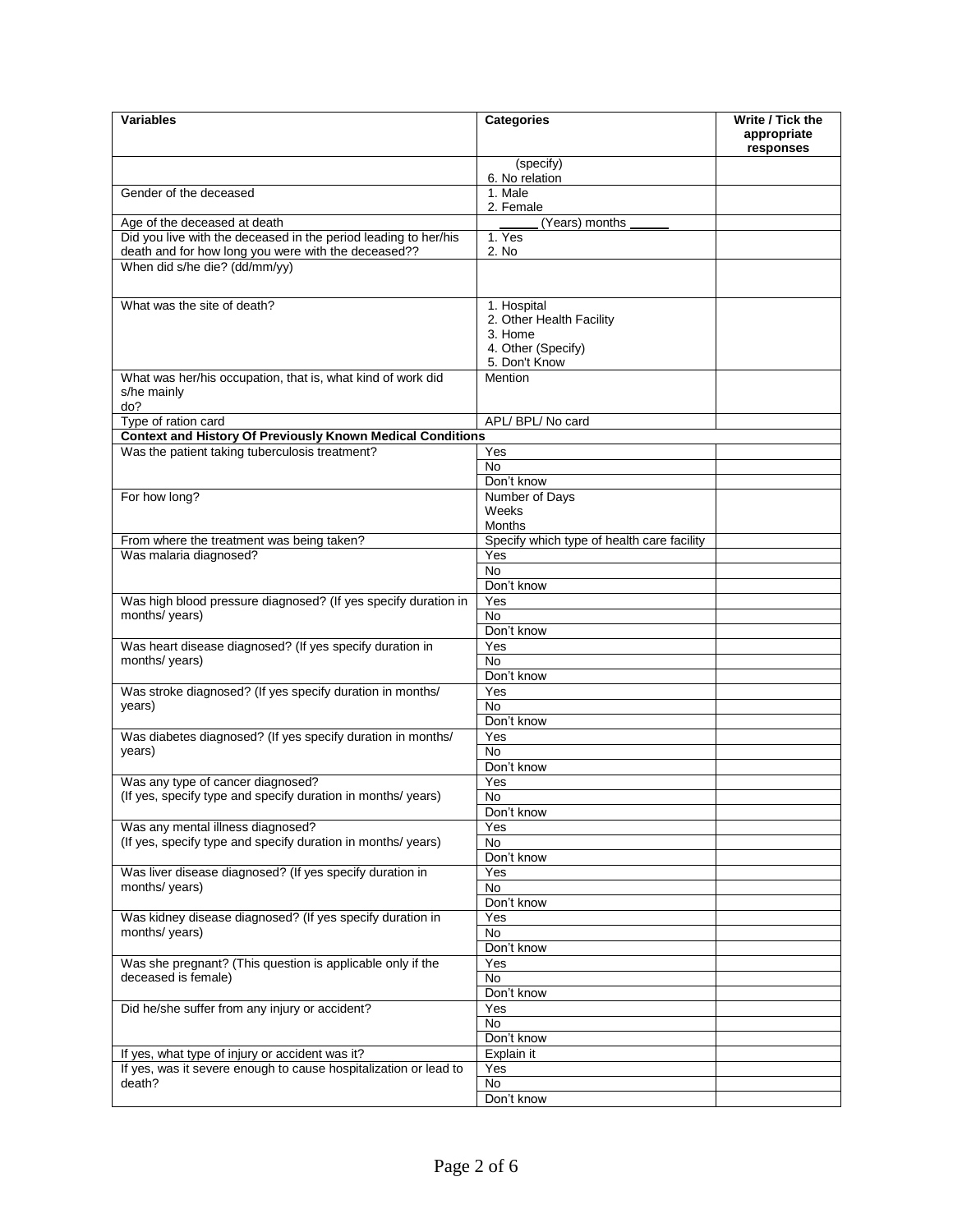| <b>Variables</b>                                                | <b>Categories</b>               | Write / Tick the<br>appropriate |
|-----------------------------------------------------------------|---------------------------------|---------------------------------|
| Any other specific cause leading to death as per the kin of the | Yes                             | responses                       |
| respondent?                                                     | No.                             |                                 |
|                                                                 | Don't know                      |                                 |
| If yes for the above question, mention the cause                |                                 |                                 |
| <b>Symptoms Noted During the Final Illness</b>                  |                                 |                                 |
| Did s/he have fever?                                            | Yes                             |                                 |
|                                                                 | <b>No</b>                       |                                 |
|                                                                 | Don't know                      |                                 |
| For how long did s/he have fever?                               | <2 weeks preceding death        |                                 |
|                                                                 | ≥2 weeks preceding death        |                                 |
|                                                                 | Yes                             |                                 |
|                                                                 | <b>No</b>                       |                                 |
| Did s/he have fever with chills or rigors?                      | Don't know                      |                                 |
|                                                                 | <2 weeks preceding death        |                                 |
| For how long did s/he have fever with chills or rigors?         |                                 |                                 |
|                                                                 | ≥2 weeks preceding death        |                                 |
|                                                                 | Yes                             |                                 |
| Did s/he have cough?                                            | No.                             |                                 |
|                                                                 | Don't know                      |                                 |
|                                                                 | <2 weeks preceding death        |                                 |
| For how long did s/he have cough?                               | ≥2 weeks preceding death        |                                 |
|                                                                 | Yes                             |                                 |
| Did s/he have cough with purulent sputum?                       | <b>No</b>                       |                                 |
|                                                                 | Don't know                      |                                 |
|                                                                 | <2 weeks preceding death        |                                 |
| For how long did s/he have cough with purulent sputum?          | ≥2 weeks preceding death        |                                 |
|                                                                 | Yes                             |                                 |
| Did s/he have cough with hemoptysis?                            | No                              |                                 |
|                                                                 | Don't know                      |                                 |
|                                                                 | <2 weeks preceding death        |                                 |
| For how long did s/he have cough with hemoptysis?               | ≥2 weeks preceding death        |                                 |
| Did s/he have night sweats?                                     | Yes                             |                                 |
|                                                                 | No                              |                                 |
|                                                                 | Don't know                      |                                 |
| For how long did s/he have night sweats?                        | <2 weeks preceding death        |                                 |
| Did s/he have any breathing problem?                            | ≥2 weeks preceding death<br>Yes |                                 |
|                                                                 | No                              |                                 |
|                                                                 | Don't know                      |                                 |
| Did s/he have fast breathing?                                   | Yes                             |                                 |
|                                                                 | No                              |                                 |
|                                                                 | Don't know                      |                                 |
| For how long did s/he have fast breathing?                      | <2 weeks preceding death        |                                 |
|                                                                 | ≥2 weeks preceding death        |                                 |
| Did s/he have breathlessness?                                   | Yes                             |                                 |
|                                                                 | No                              |                                 |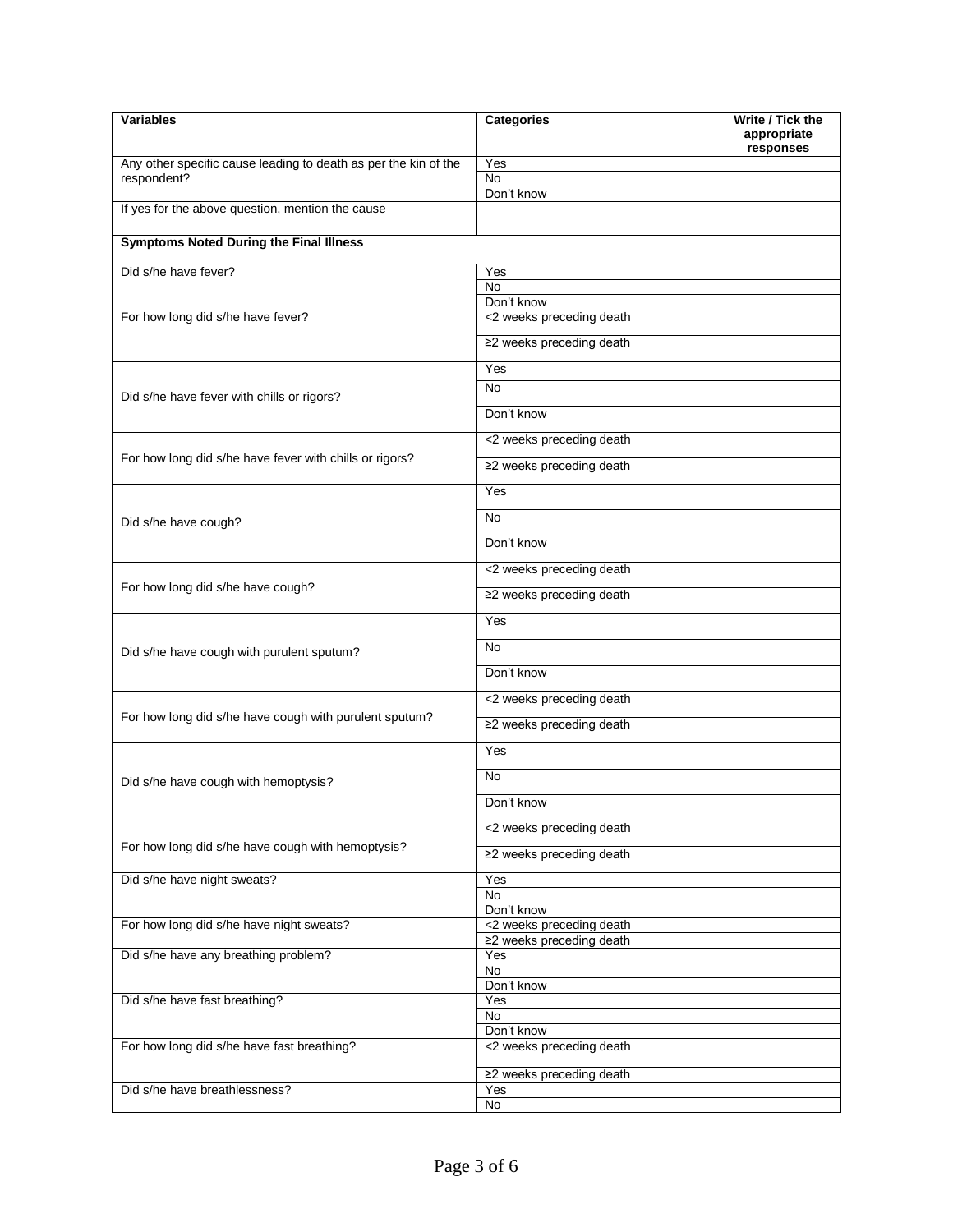| <b>Variables</b>                                                | <b>Categories</b>        | Write / Tick the<br>appropriate<br>responses |
|-----------------------------------------------------------------|--------------------------|----------------------------------------------|
|                                                                 | Don't know               |                                              |
| For how long did s/he have breathlessness?                      | <2 weeks preceding death |                                              |
|                                                                 | ≥2 weeks preceding death |                                              |
| Did s/he have severe chest pain?                                | Yes                      |                                              |
|                                                                 | No                       |                                              |
|                                                                 | Don't know               |                                              |
| For how long did s/he have chest pain?                          | <2 weeks preceding death |                                              |
|                                                                 | ≥2 weeks preceding death |                                              |
| Did s/he have diarrhea?                                         | Yes                      |                                              |
|                                                                 | No.                      |                                              |
|                                                                 | Don't know               |                                              |
| For how long did s/he have diarrhea?                            | <2 weeks preceding death |                                              |
|                                                                 |                          |                                              |
|                                                                 | ≥2 weeks preceding death |                                              |
| At any time during the final illness was there blood in the     | Yes                      |                                              |
| stools?                                                         | No                       |                                              |
|                                                                 | Don't know               |                                              |
| At any time during the final illness did he/she have vomiting?  | Yes                      |                                              |
|                                                                 | No                       |                                              |
|                                                                 | Don't know               |                                              |
| Did s/he vomit "coffee grounds" or bright red/blood?            | Yes                      |                                              |
|                                                                 | No                       |                                              |
|                                                                 | Don't know               |                                              |
| Did s/he have severe abdominal pain?                            | Yes                      |                                              |
|                                                                 | <b>No</b>                |                                              |
|                                                                 | Don't know               |                                              |
| For how long did s/he have abdominal pain?                      | <2 weeks preceding death |                                              |
|                                                                 | ≥2 weeks preceding death |                                              |
| Did s/he have more than usual protruding abdomen?               | Yes                      |                                              |
|                                                                 | <b>No</b>                |                                              |
|                                                                 | Don't know               |                                              |
| For how long did s/he have a more than usual protruding         | <2 weeks preceding death |                                              |
| abdomen?                                                        | ≥2 weeks preceding death |                                              |
| Did s/he have severe headache?                                  | Yes                      |                                              |
|                                                                 | No                       |                                              |
|                                                                 | Don't know               |                                              |
|                                                                 |                          |                                              |
| For how long did s/he have severe headache?                     | <2 weeks preceding death |                                              |
|                                                                 | ≥2 weeks preceding death |                                              |
| Did s/he have a stiff or painful neck?                          | Yes                      |                                              |
|                                                                 | No                       |                                              |
|                                                                 | Don't know               |                                              |
| For how long did s/he have a stiff or painful neck?             | <2 weeks preceding death |                                              |
|                                                                 | ≥2 weeks preceding death |                                              |
| Did s/he have mental confusion at any time during the final     | Yes                      |                                              |
| illness?                                                        | No.                      |                                              |
|                                                                 | Don't know               |                                              |
| Was s/he unconscious for more than 24 h?                        | Yes                      |                                              |
|                                                                 | No                       |                                              |
|                                                                 | Don't know               |                                              |
| Did s/he have fits?                                             | Yes                      |                                              |
|                                                                 | No                       |                                              |
|                                                                 | Don't know               |                                              |
| Did s/he have any urine problems?                               | Yes                      |                                              |
|                                                                 | No                       |                                              |
|                                                                 | Don't know               |                                              |
| Did s/he pass no urine at all at any time during the final      | Yes                      |                                              |
| illness?                                                        | No                       |                                              |
|                                                                 | Don't know               |                                              |
| During the final illness did s/he ever pass blood in the urine? |                          |                                              |
|                                                                 | Yes<br>No                |                                              |
|                                                                 | Don't know               |                                              |
|                                                                 |                          |                                              |
| Did s/he have weight loss?                                      | Yes                      |                                              |
|                                                                 | No                       |                                              |
|                                                                 | Don't know               |                                              |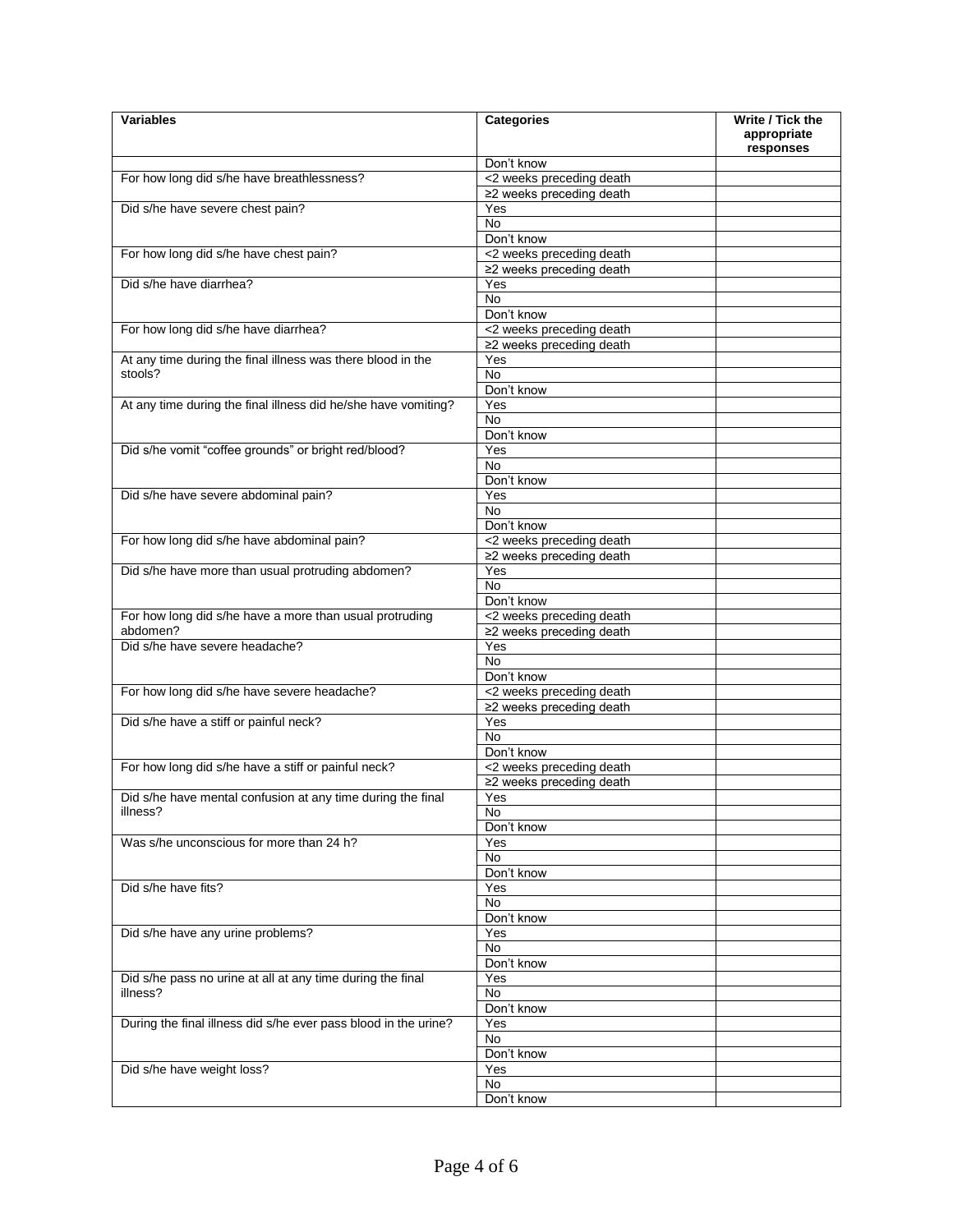| <b>Variables</b>                                                | <b>Categories</b>        | Write / Tick the<br>appropriate<br>responses |
|-----------------------------------------------------------------|--------------------------|----------------------------------------------|
| Was s/he severely thin or wasted?                               | Yes                      |                                              |
|                                                                 | No                       |                                              |
|                                                                 | Don't know               |                                              |
| Did s/he have mouth sores or white patches in the mouth         | Yes                      |                                              |
| or on the tongue?                                               | No                       |                                              |
|                                                                 | Don't know               |                                              |
| Did s/he have any skin problems?                                | Yes                      |                                              |
|                                                                 | No                       |                                              |
|                                                                 | Don't know               |                                              |
| Did s/he have swelling (puffiness) of the face?                 | Yes                      |                                              |
|                                                                 | <b>No</b>                |                                              |
|                                                                 | Don't know               |                                              |
| For how long did s/he have swelling (puffiness) of the face?    | <2 weeks preceding death |                                              |
|                                                                 | ≥2 weeks preceding death |                                              |
| Did s/he have both feet swollen?                                | Yes                      |                                              |
|                                                                 | No                       |                                              |
|                                                                 | Don't know               |                                              |
| For how long did s/he have swelling of both feet?               | <2 weeks preceding death |                                              |
|                                                                 | ≥2 weeks preceding death |                                              |
| Did s/he have any lumps on the neck?                            | Yes                      |                                              |
|                                                                 | <b>No</b>                |                                              |
|                                                                 | Don't know               |                                              |
| Did s/he have any lumps on the armpit?                          | Yes                      |                                              |
|                                                                 | <b>No</b>                |                                              |
|                                                                 | Don't know               |                                              |
| Did s/he have paralysis of one side of the body?                | Yes                      |                                              |
|                                                                 | No.                      |                                              |
|                                                                 | Don't know               |                                              |
| For how long did s/he have paralysis of one side of the body?   | <2 weeks preceding death |                                              |
|                                                                 | ≥2 weeks preceding death |                                              |
| Did s/he have yellow discoloration of the eyes?                 | Yes                      |                                              |
|                                                                 | No                       |                                              |
|                                                                 | Don't know               |                                              |
| Did s/he look pale (thinning/lack of blood) or have pale palms, | Yes                      |                                              |
| eyes or nail beds?                                              | N <sub>o</sub>           |                                              |
|                                                                 | Don't know               |                                              |
| Did s/he have (or needed) an operation for the illness?         | Yes                      |                                              |
|                                                                 | N <sub>o</sub>           |                                              |
|                                                                 | Don't know               |                                              |
| Did s/he have the operation within 1 mo before death?           | Yes                      |                                              |
|                                                                 | No                       |                                              |
|                                                                 | Don't know               |                                              |
| Did s/he drink alcohol?                                         | Yes                      |                                              |
|                                                                 | No                       |                                              |
|                                                                 | Don't know               |                                              |
| Did s/he smoke tobacco (cigarette, cigar, pipe, etc.)?          | Yes                      |                                              |
|                                                                 | No                       |                                              |
|                                                                 | Don't know               |                                              |
| For how long was s/he ill before s/he died?                     | Don't know               |                                              |
|                                                                 | Days                     |                                              |
|                                                                 | Weeks                    |                                              |
|                                                                 | Months                   |                                              |
| Care received for the last illness                              | Yes                      |                                              |
|                                                                 | No                       |                                              |
|                                                                 | Don't know               |                                              |

#### **Description of the illness by the respondent:**

1. Chronology of events that lead to death: (Description as per the respondent: The most recent condition featuring first and the earliest, i.e., the condition that started the sequence of events between normal health and death featuring last.)